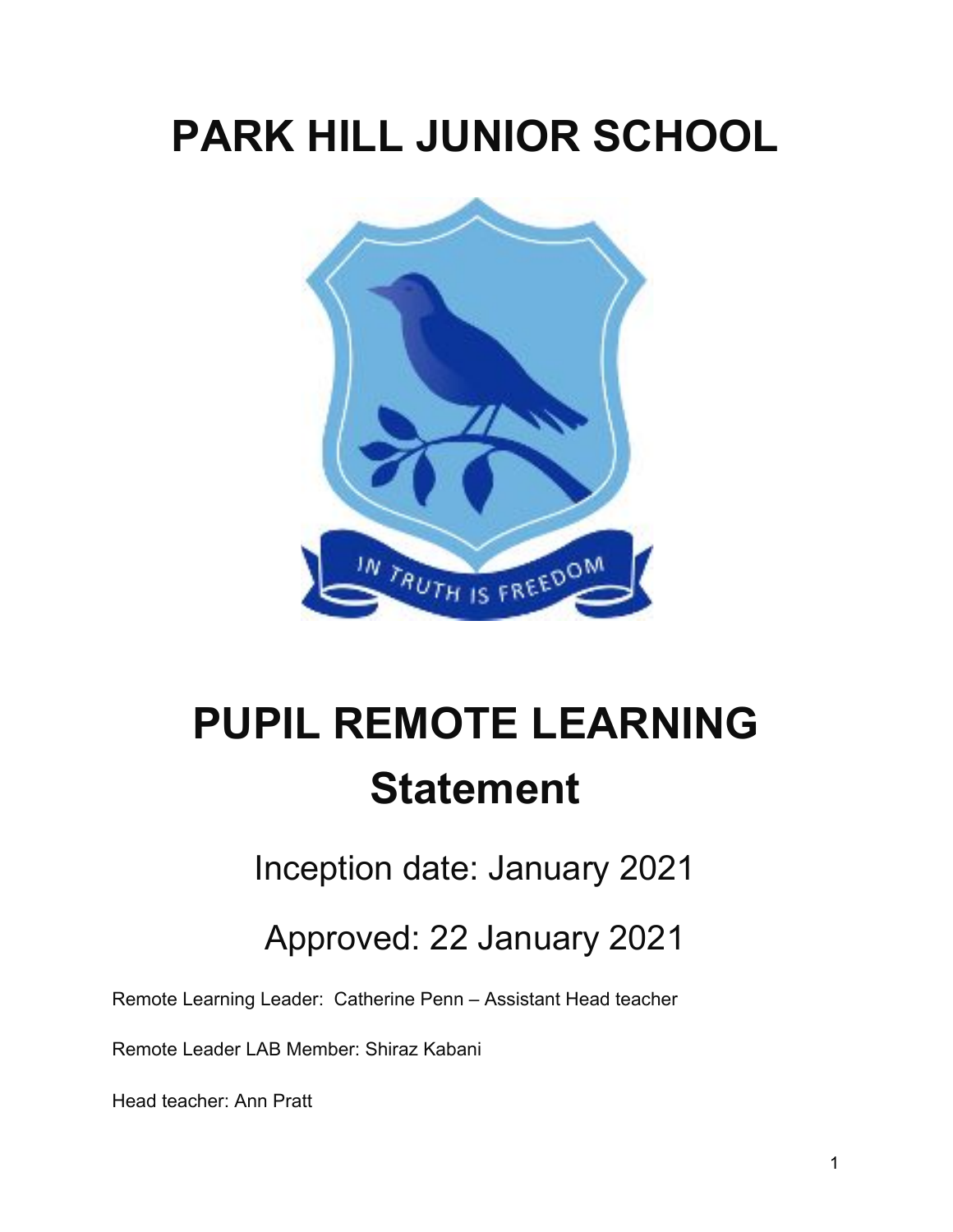# **Park Hill Junior School's Remote education provision: information for parents**

This information is intended to provide clarity and transparency to pupils and parents or carers about what to expect from remote education where national or local restrictions require entire cohorts (or bubbles) to remain at home.

For details of what to expect where individual pupils are self-isolating, please see the final section of this page.

#### **The remote curriculum: what is taught to pupils at home**

A pupil's first day or two of being educated remotely might look different from our standard approach, while we take all necessary actions to prepare for a longer period of remote teaching. We will quickly progress to a more permanent structure of activities.

We will use Google Classroom as a platform for teaching, learning and some pastoral care.

# **What should my child expect from immediate remote education in the first day or two of pupils being sent home?**

If a class/year bubble has to isolate, class teachers upload tasks to their class Google Classrooms.

#### **Following the first few days of remote education, will my child be taught broadly the same curriculum as they would if they were in school?**

We teach the same curriculum remotely as we do in school. Our remote learning provision will include lessons from across all subject areas, following our school curriculum plan where possible. Tasks will be supported by a video explaining the new learning.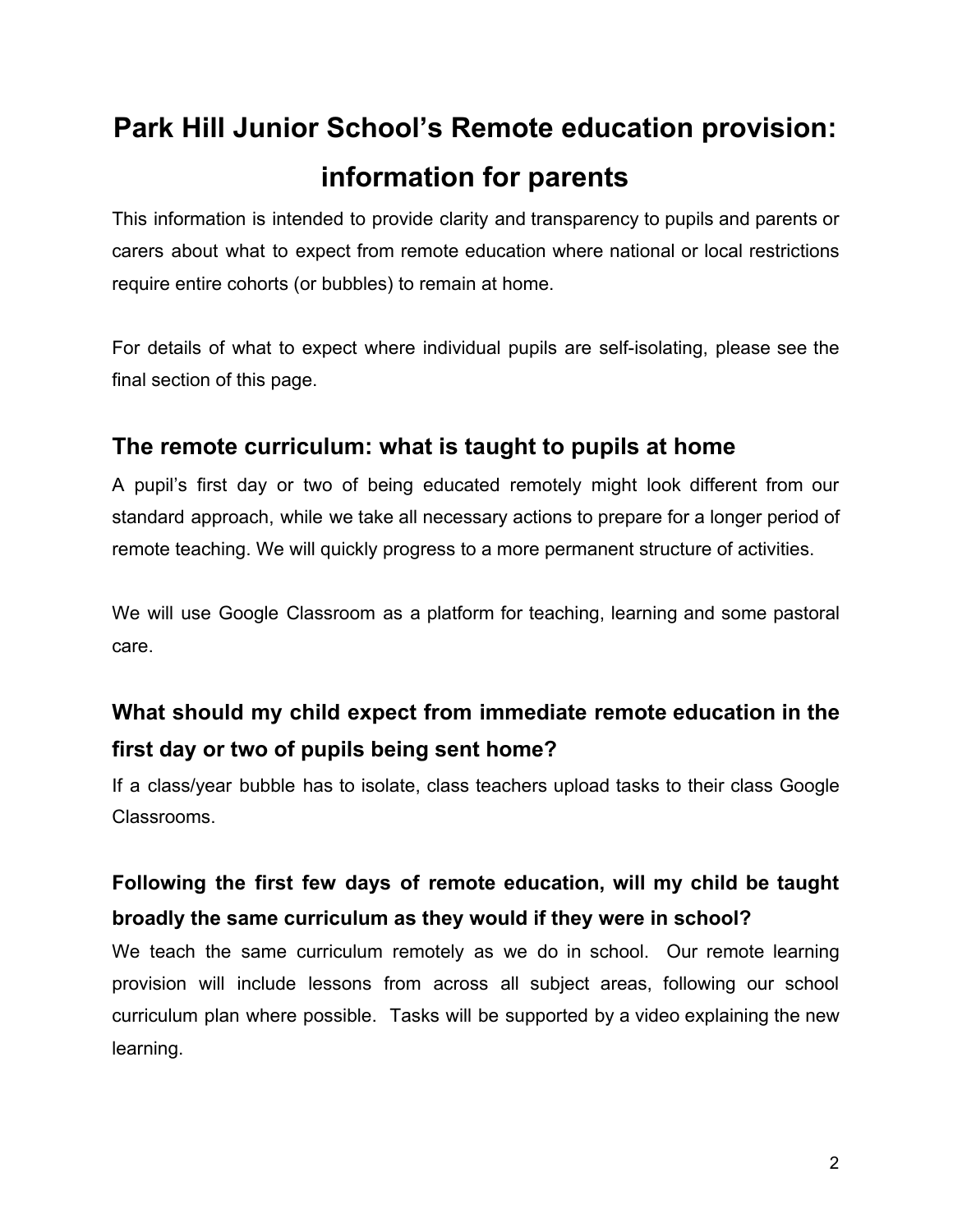For the purpose of providing remote learning, the school may make use of:

- Online learning portals (Google Classroom)
- Educational websites (e.g. Times Table Rockstars, Oak National Academy etc)
- Reading tasks
- Pre-recorded video or audio lessons
- Live drop in sessions (Google Meet)
- Assemblies (Google Meet within Google Classroom)
- Learning packs (printed)
- **Email**

Reasonable adjustments will be made to ensure that all pupils have access to the resources needed for effective remote learning e.g. printing out hard copies of resources for families to collect who do not have access to computers or printers.

Lesson plans will be adapted to ensure that the curriculum remains fully accessible via remote learning, where practical – where this is not practical, the school will ensure pupils can catch up on these areas of the curriculum when they return to school.

Teaching staff will liaise with the Special educational needs and disabilities (SEND) Lead Teacher and other relevant members of staff to ensure all pupils remain fully supported for the duration of the remote learning period.

Any defects or issues with remote learning resources will be reported as soon as possible to the relevant member of staff. A dedicated email address has been set up that parents can email with issues.

Pupils will be required to use their own or family-owned equipment to access remote learning resources. We have a limited number of devices which we can loan to families in need.

Pupils and parents will be required to maintain the upkeep of any equipment they use to access remote learning resources.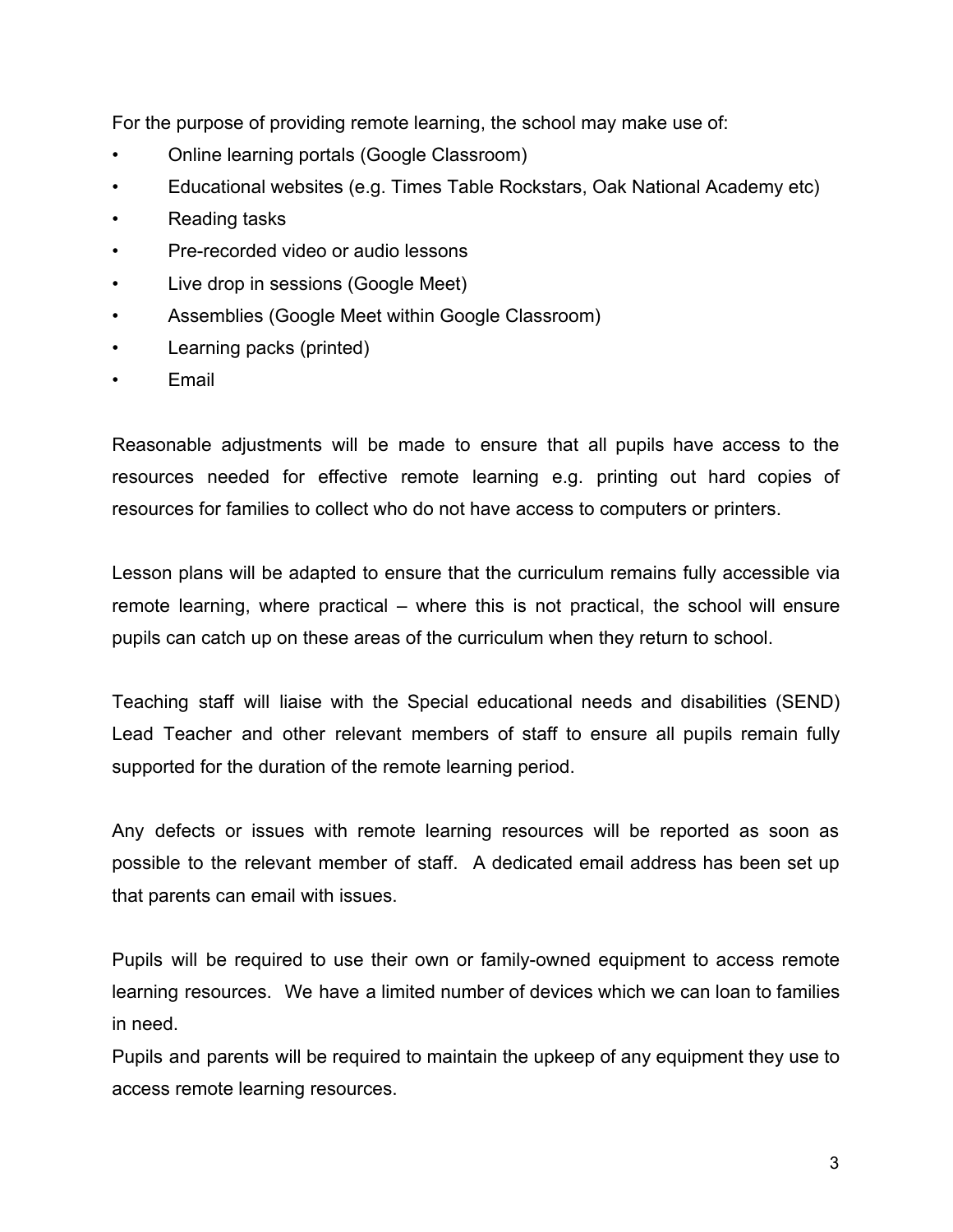Teaching staff will oversee academic progression for the duration of the remote learning period and will mark and provide feedback

# **Remote teaching and study time each day**

# **How long can I expect work set by the school to take my child each day?**

We expect that remote education (including remote teaching and independent work) will take pupils broadly the following number of hours each day: 4 Hours each day This will includes:

- time away from the computer for physical activities preferably outdoors.
- Activities to be completed away from the screen
- Taking part in live sessions, some teaching and some demonstrations.
- Watching videos of teaching material
- Using other educational resources e.g. Mathletics.

#### **Accessing remote education**

#### **How will my child access any online remote education you are providing?**

We will use Google Classroom for all live interaction, recorded lessons and feedback. We will use other platforms like:

- **Mathletics**
- Accelerated Reader
- London Grid for Learning Resources
- Times Table Rockstars
- Charanga
- Language Angels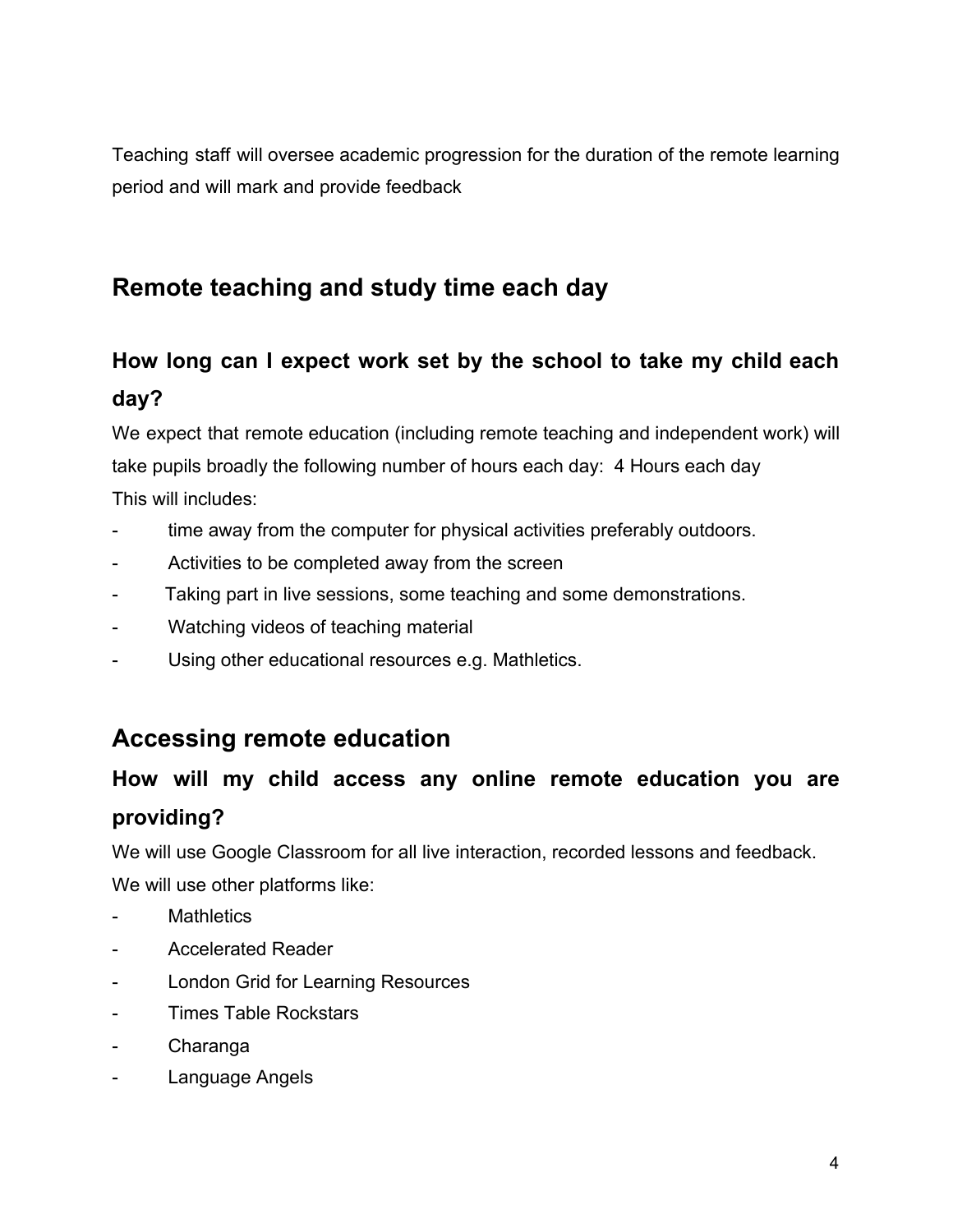# **If my child does not have digital or online access at home, how will you support them to access remote education?**

We recognise that some pupils may not have suitable online access at home. We take the following approaches to support those pupils to access remote education:

• There are a limited number of laptops available for loan. However, you must contact the school via email or telephone, if you do not have a device for your child or you are struggling to share devices at home.

• A laptop will be issued if there are any available in school at the time of request.

The school also has access to some data through donated sim cards, dongles and routers but there are only a few of these. You will need to contact the school promptly if you need help with these gadgets.

• You will be required to sign for every device/ gadget the school provides and these will need to be returned when requested.

If you require printed materials as a last resort, you will need to inform your child's teacher or contact the school to request this kind of access to learning for your child.

• All work written/ to be submitted will need to be uploaded via google classroom. You can take pictures of your child's learning and upload on to the classroom. Any issues with uploading, please inform your child's teacher or contact the school via the IT email – it@phjs.foliotrust.uk

#### **How will my child be taught remotely?**

We use a combination of the following approaches to teach pupils remotely:

live teaching – introduction and explanation of tasks to the whole class

recorded teaching - video/audio recordings made by teachers, Oak National Academy recorded lessons

• printed paper packs produced by teachers, where necessary, reading packs for disadvantaged pupils, maths packs with workbooks and utensils for disadvantaged pupils.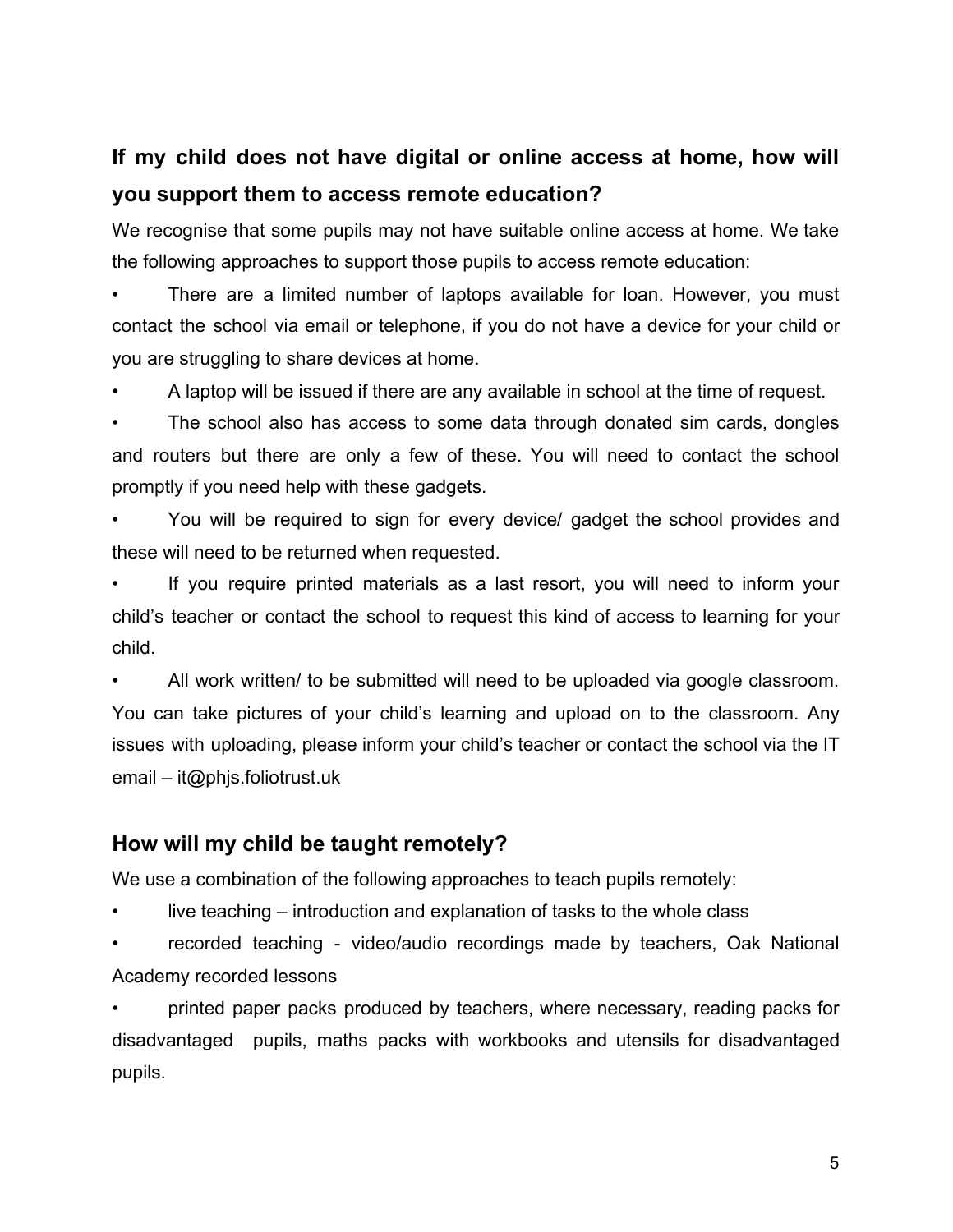• Links to Croydon Schools Sports Partnership videos for PE and physical activities, Joe Wicks Exercise, music video clips/sequences, Mathletics



A suggested timetable is shown here:

#### **Engagement and feedback**

# **What are your expectations for my child's engagement and the support that we as parents and carers should provide at home?**

- Ensure your child has the appropriate device, work space and routine to maximise their online learning experience.
- Report to the school if you notice your child is struggling to engage with online learning
- Report to the school if you do not own a device for your child to engage in online learning with, or you do not have enough data or internet at home. Work with the school to rectify this.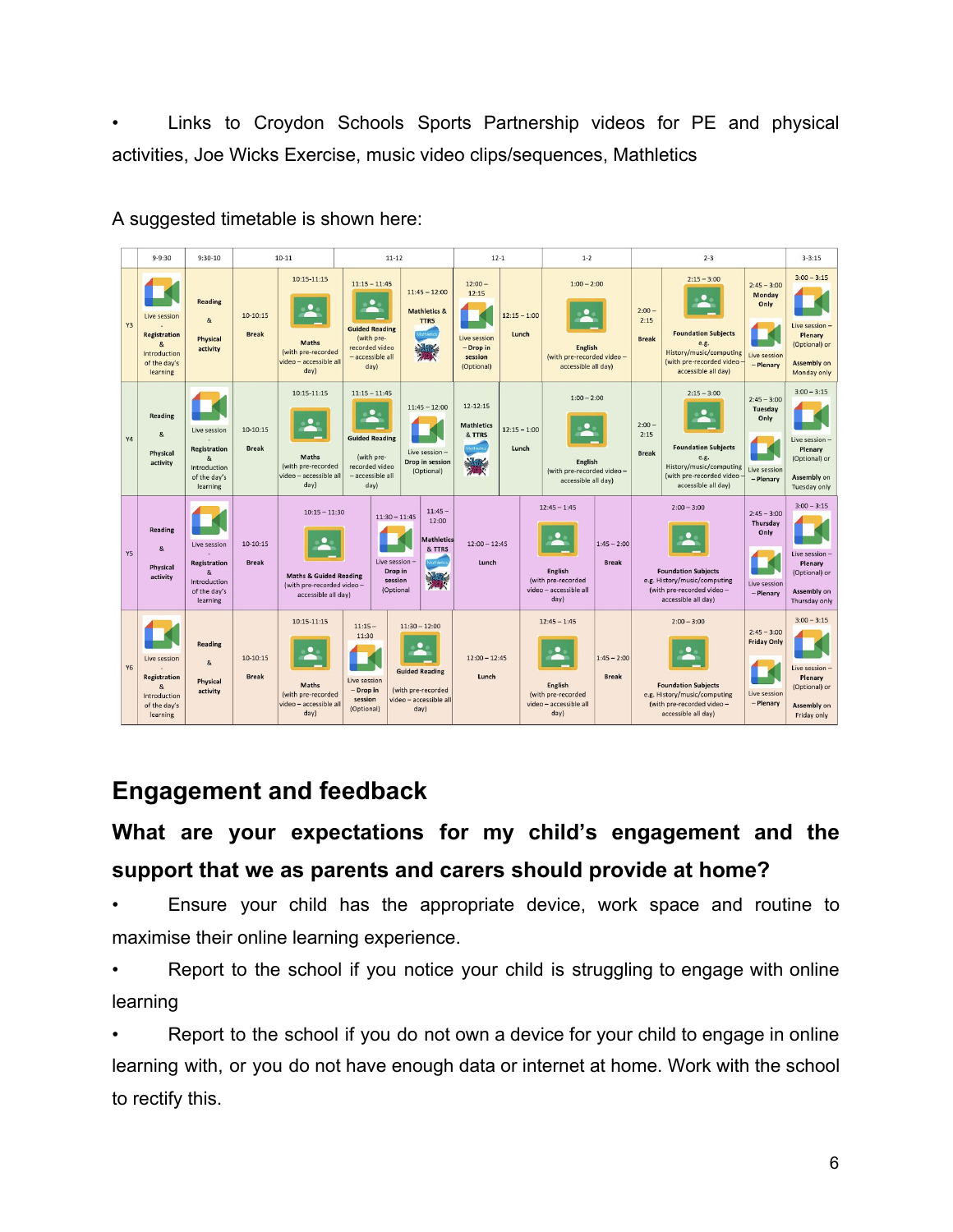- Work with your child's teacher to ensure your child joins in their learning daily.
- Send an email or join in the drop in session with your child if you need clarification regarding your child's learning.
- Ensure all safeguarding procedures are adhered to whilst your child is online.

# **How will you check whether my child is engaging with their work and how will I be informed if there are concerns?**

- Engage and encourage your child to join in daily registrations via google meet
- Answer to feedback or questions posed by your child in the google classroom

Express how important it is for your child to join in a drop in session to clarify misconceptions

• Check classroom to see if your child has submitted their work daily and contact you via phone call or email if work is not being submitted – this will be done daily.

#### **How will you assess my child's work and progress?**

Feedback can take many forms and may not always mean extensive written comments for individual children. We will use elements of our marking policy like WWW and EBI to signpost pupils and move their learning on. Our approach to feeding back on pupil work is as follows:

• Teaching staff will oversee academic progression for the duration of the remote learning period and will mark and provide feedback on pupils' learning.

• Support staff will support marking of certain work like quizzes, times tables, spellings like they would do in school and feedback.

• Teaching staff will monitor the academic progress of pupils with and without access to the online learning resources and discuss additional support or provision with the Head Teacher as soon as possible.

• Teaching staff will monitor the academic progress of pupils with Special Educational Needs and Disabilities (SEND) and discuss additional support or provision with the SEND Lead Teacher as soon as possible.

- All written feedback will be given by Google Classroom
- Rewards, such as Merits, will be issued each week.